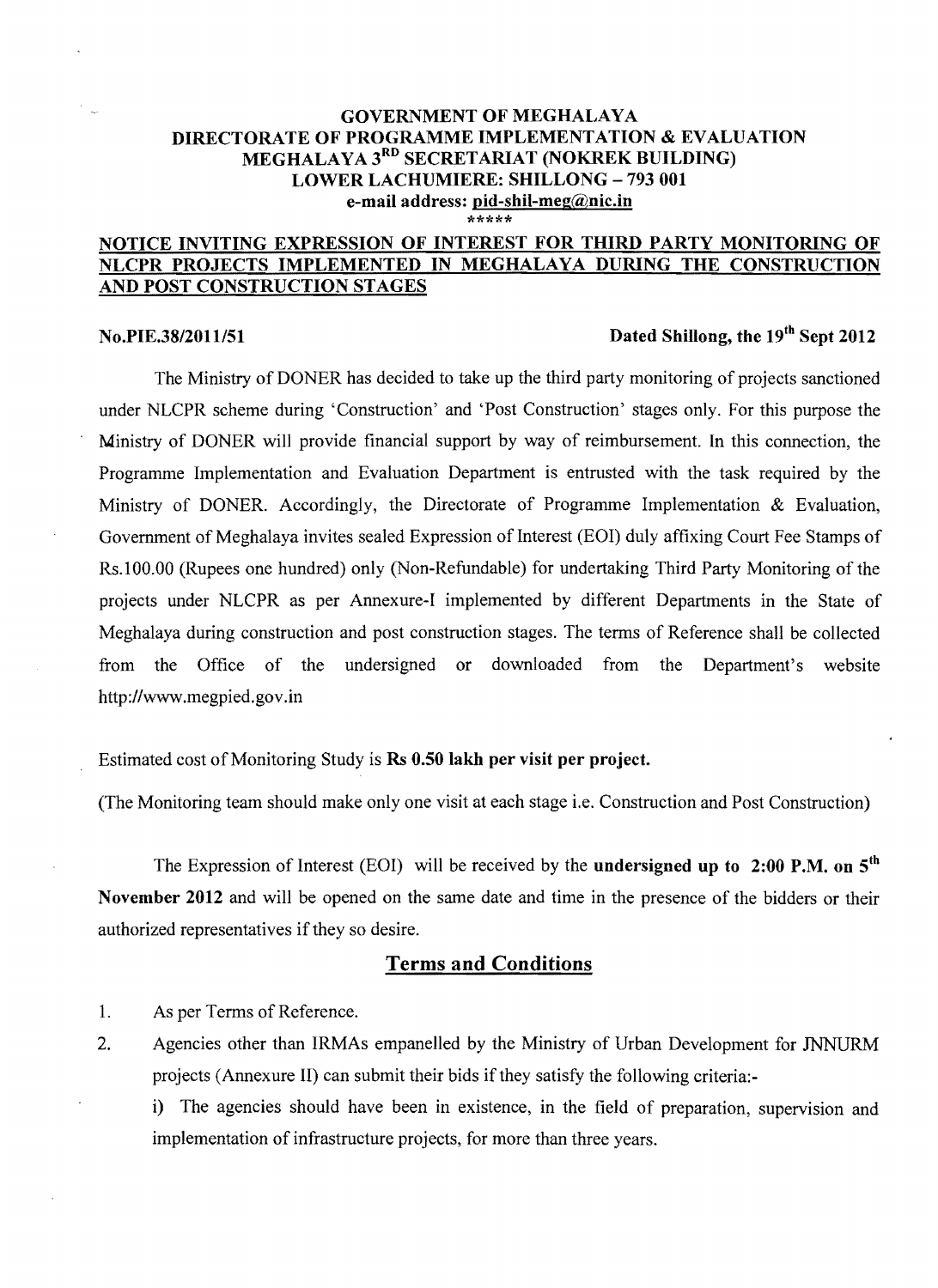ii) The Agencies should have a minimum turnover of Rs.l (one) crore during each of the last three years

iii) Should have handled at least three projects in similar role

iv) The estimated cost of projects supervised over the last three years should be more than Rs.l 0 crore each.

v) Expression of Interest may include the applicant's relevant past experience, specific experience in supervising large infrastructure projects, profile of the organization and its key personnel in the relevant field, experience of working with State Governments/statement of its finances/audited accounts and the structure of the organization.

- 3. Details of proofs of technical capability, qualifications, skills and experience of the bidders and their teams of assistants should be furnished.
- 4. Expression of Interest or Technical Bid and Financial Offer should be submitted in separate envelopes for each Study.

The undersigned does not bind himself to assign any reasons for accepting or rejecting any tender. The envelope containing the Quotation should be superscripted **"EXPRESSION OF INTEREST (EOI) FOR UNDERTAKING THIRD PARTY MONITORING OF NLCPR PROJECT ON ...** *...* **<b>***...* **<b>***... ...**...* **<b>***... ...**...**...* **<b>***...**... ...**...**...* **<b>***... ....**...**...**...**...**...**...**...**...**...**...**...**...**....**...**...*

(Dr.B.D.R.Tiwari,IAS) **Director** Programme Implementation & Evaluation, Meghalaya

Copy forwarded to:

Memo. No.PIE.38/2011/51-A Dated Shillong, the 19<sup>th</sup> Sept 2012.

- 1. The Director of Information and Public Relation for publishing two issues in each of 2 National Dailies viz Times of India and Business Standard and in two issues of the local Dailies viz Shillong Times.
- 2. The State Information Officer, National Informatics Centre, Meghalaya State Unit, Shillong for favour of posting the Tender Notice in the Programme Implementation & Evaluation Department's Website i.e. http://www.megpied.gov.in
- 3. The Director of Printing and Stationary (Meghalaya Gazette) Shillong for printing in the next issue of the Meghalaya Gazette.
- 4. The Addl. Secretary to the Govt. of Meghalaya, Planning Department for information.

 $\partial/c$ 

(Dr.B.D.R.Tiwari, lAS) Director Programme Implementation & Evaluation, Meghalaya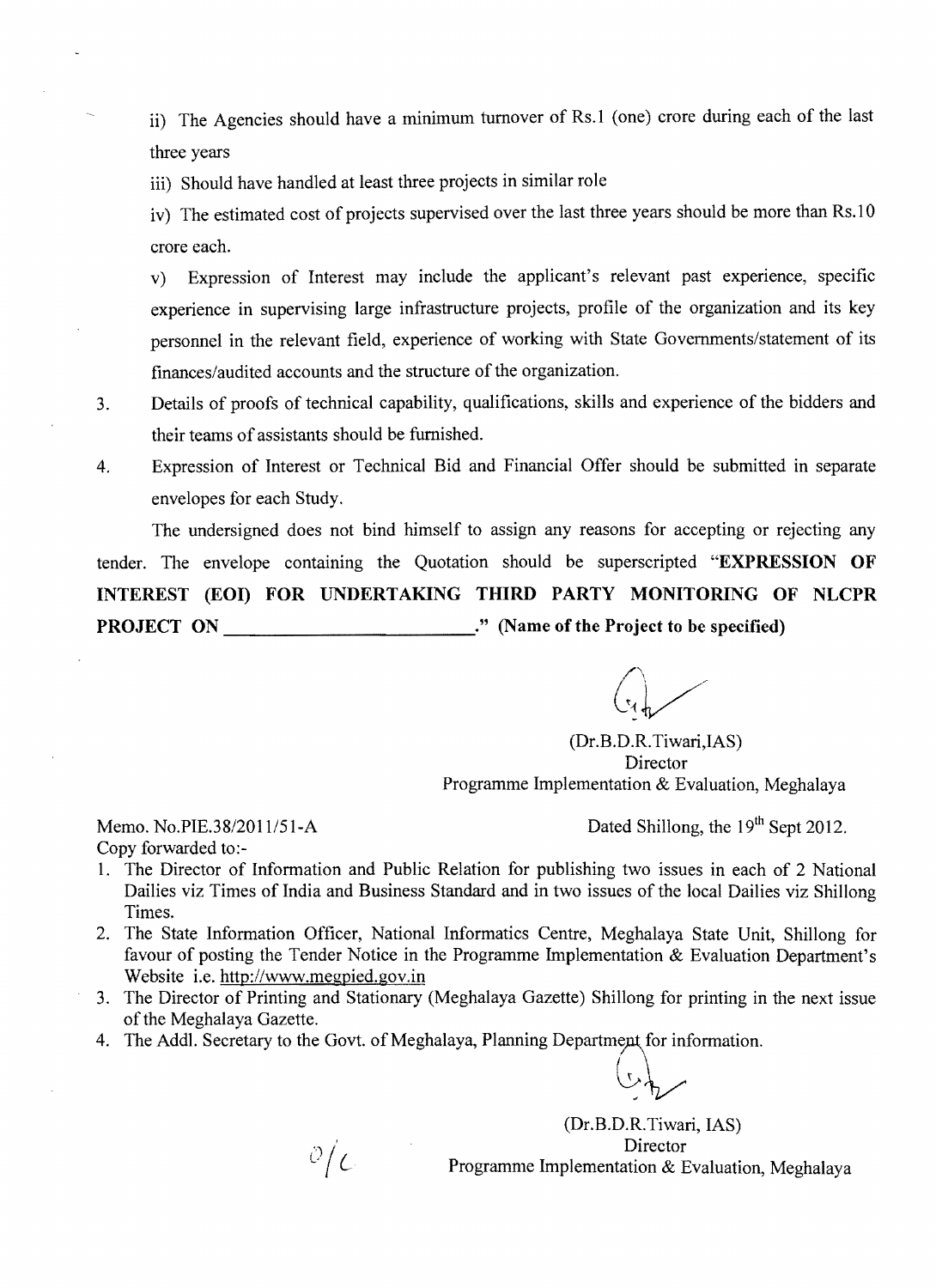#### **TERMS OF REFERENCE**

#### 1. **INTRODUCTION**

The Ministry of DONER has decided to take up the third party monitoring of projects sanctioned under NLCPR scheme during 'Construction' and 'Post Construction 'stages only. In this connection, the Programme Implementation and Evaluation Department Government of Meghalaya is entrusted with the task. Keeping in view its importance and to enable the Government to know the extent of success and failure of the projects vis-à-vis stated objectives and also to help in formulation of better development plans in future, the Government has decided that the **third party monitoring of NLCPR projects** during 'Construction and Post Construction' stages as per terms and conditions of JNNURM Toolkit for appointment of IRMAs be taken up.

#### **2. LIST OF PPOJECTS TO BE MONITOR**

Detailed list of projects is at Annexure -I

#### **3. OBJECTIVES FOR MONITORING**

 The objectives of appointing an independent agency is to review and monitor the performance of the NLCPR projects on the basis of detailed site review, examination of appropriate documents and discussions with the Project Executing Agency and other key stakeholders.

#### 4. **COST OF STUDY/MONITORING**

Maximum Rs 0.50 lakh per visit per project

#### **5. SCOPE OF SERVICES**

The monitoring study should be designed to assess the performance, progress of implementation and effectiveness of the implementing agency at **Construction or Post Construction stages** of implementation. The monitoring team has to make only one visit at each stage i.e construction and post construction. The scope of the service should cover the following:-

#### **Construction stage**

Review of the project through the course of its construction and to assess the physical progress, financial progress and project quality.

#### **Post Construction Stage:**

To report on overall performance of asset created (project) with respect to

- i) Capacity- delivering capacity requirements
- ii) Functionality- meeting all functional requirements
- iii)Usage- extent of usage, break downs and shut downs
- iv)Performance of the O&M team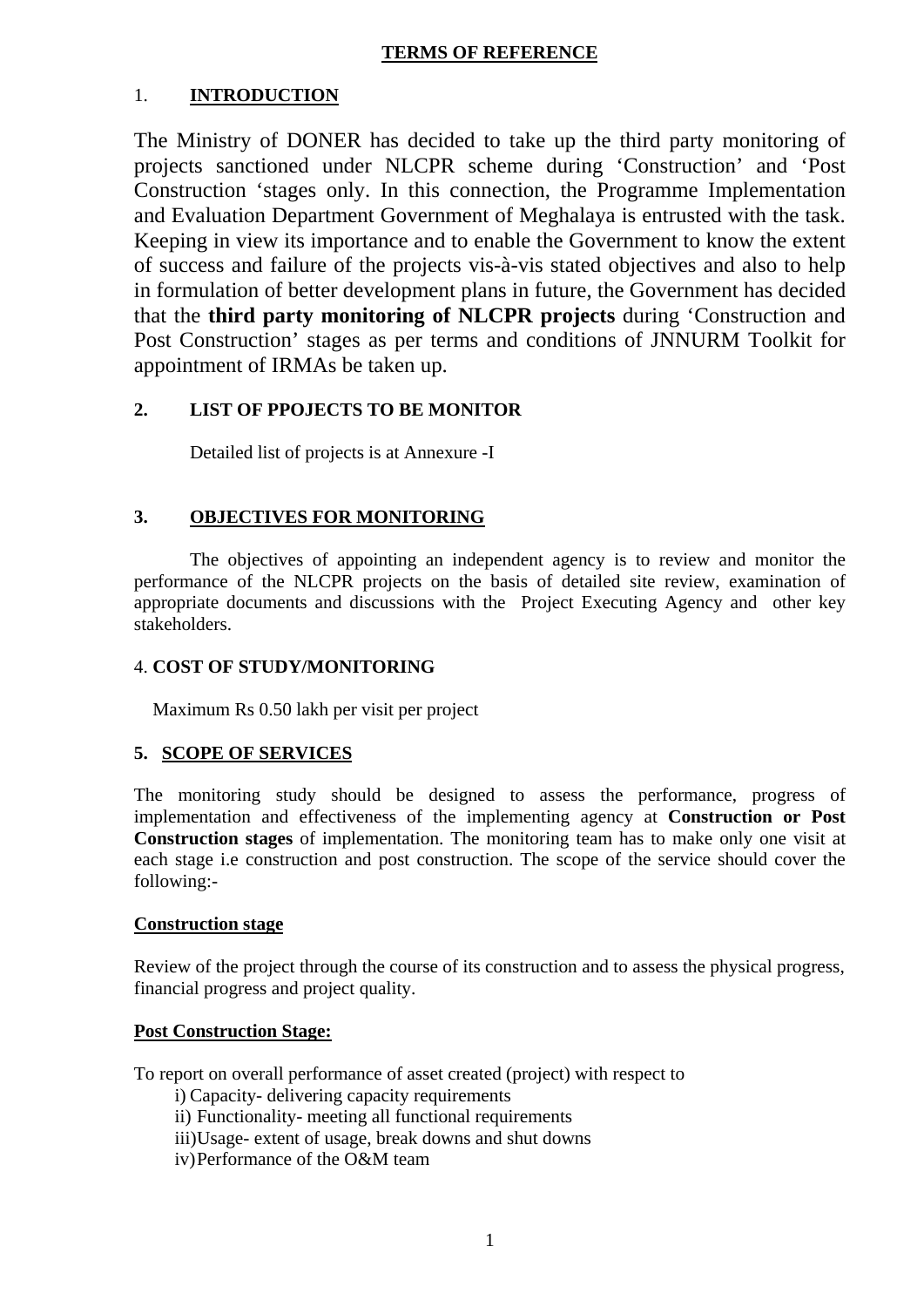#### **6. MONITORING THE PHYSICAL & FINANCIAL PROGRESS**

#### (**A) Financial Progress**

(i) Amount Sanctioned –

- (ii) Date of Sanction-
- (iii) Amount released year-wise indication. (quarterly/ annually as the case may be )
- (iv) Amount utilized -do-
- (v) Submission of U.C to the Ministry.

(vi) Report on utilization of funds in verification with bank reconciliation statements.

#### **(B) Physical Progress**

(i) Review the quality of materials procured for construction. To confirm that the materials used for construction are as per the specification.

(ii) To monitor the progress of implementation at different stages/level since commencement of the project – year wise- physical progress to be specifically indicated.

#### **7. PROCEDURE OF MONITORING.**

 Monitoring should be carried out in a professional, realistic, diplomatic and ethical manner and supported by specific data.

 The monitoring report should pin point the success and failure of the projects and also the recommendations how to redress the problems/drawbacks.

#### **8. REFERENCE PERIOD**

 The study should cover a period since the date of sanction till completion in respect of Completed projects and the up to date position in respect of ongoing projects

#### **9. PERSONNEL REQUIREMENT**

 The independent agency is expected to be optimally deployed as per the needs of individual projects. The team members of the agency are expected to be highly qualified in their respective areas of expertise. They are expected to have experience in similar infrastructure projects for a minimum of 3 years.

#### **10**. **TIME LIMIT:**

The entire Monitoring process including submission of reports should be completed within **3 (three) months** from the date of award of the work. In no case extension of time will be granted except for circumstances beyond the control of the bidders, for which extension, at the discretion of the Government will be granted without any financial repercussions. However, such disruptive circumstances should be brought to the notice of the Government for its intervention.

#### **11. MONITORING REPORT:**

 . The report should be presented before Government along with one soft copy preferably on compact disc.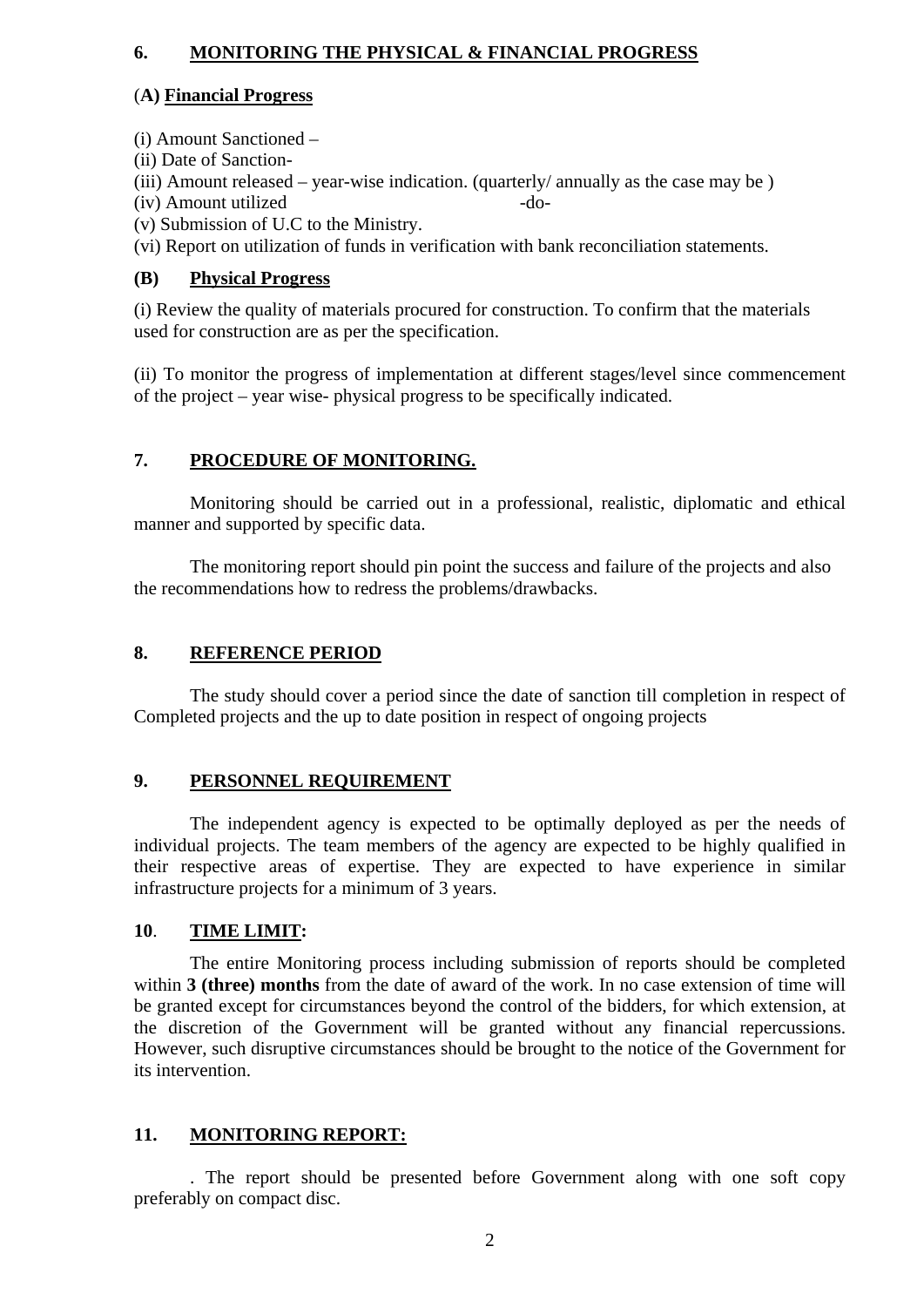#### **ANNEXURE-I**

#### **Sector-wise status and utilization of funds for NLCPR projects in Meghalaya**

#### Sl. No. | NLCPR project | Date of **Sanction Approved cost Total release Total utilization Date of completion Education**  1. Additional requirement of R.K. Mission Cherrapunjee for construction of School building, Library, Laboratory and Computer classes 3/9/2004 200.00 180.54 98.42 15/3/2011 **Power**  1. Construction of 132 KV D/C line from Sarusajai to Byrnihat 10/3/2004 978.24 978.24 978.24 8/5/2007 **Road and Bridges**  1. Upgradation of double lane and strengthening of Dkhiah-Sutnga-Saipung-Moulsei-Haflong Road (9<sup>th</sup>) to  $16^{th}$  Km) 18/10/200 5 445.88 389.60 389.60 28/6/2011 2. Reconstruction of bridge over river Leiten (bridge  $No.31/1$  on Dkhiah-Sutnga-Saipung-Mawblei-Haflong road 27/9/2007 243.15 214.54 214.54 20/1/2011 **Water Supply**  1. Tura phase-III Water Supply Project 21/3/2003 2158.00 1978.58 1978.58 1/3/2010 2. Greater Shillong Water Supply Scheme, Shillong 1/1/1999 3579.00 3579.00 3579.00 28/7/2004

#### **Completed projects**

(In Lakhs)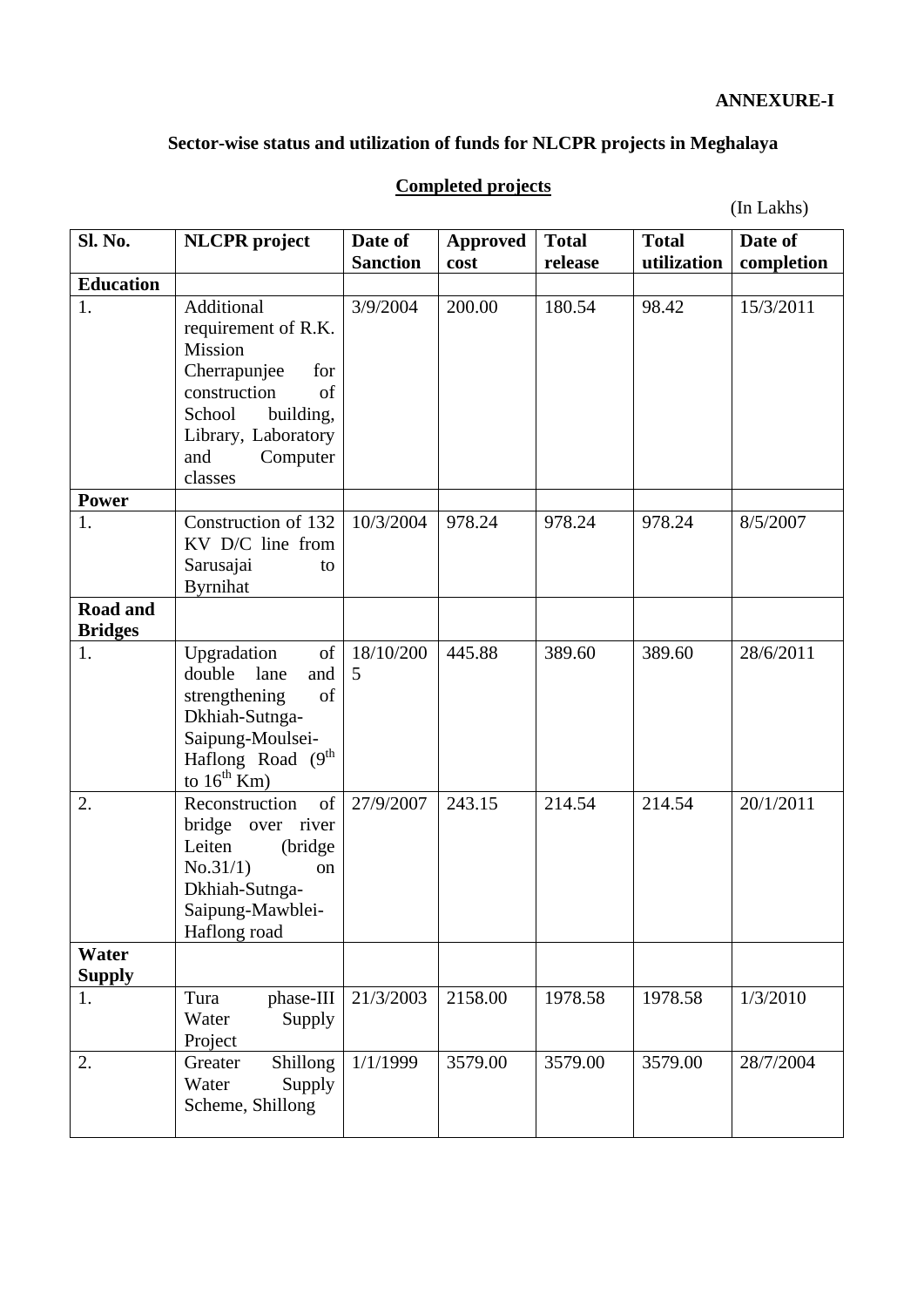# **Sector-wise status and utilization of funds for NLCPR projects in Meghalaya**

## **On going projects**

(In lakhs)

| Sl.No.                            | <b>NLCPR</b> project                                                                                                                                                                                                | Date of<br><b>Sanction</b> | <b>Approved</b><br>cost | <b>Total</b><br>release | <b>Total</b><br>utilization | Date of<br>completion |
|-----------------------------------|---------------------------------------------------------------------------------------------------------------------------------------------------------------------------------------------------------------------|----------------------------|-------------------------|-------------------------|-----------------------------|-----------------------|
| <b>Education</b>                  |                                                                                                                                                                                                                     |                            |                         |                         |                             |                       |
| 1.                                | Construction<br>of<br>School building for<br>Sutnga Presbyterian<br>Higher<br>Secondary<br>School                                                                                                                   | 16/2/2006                  | 233.56                  | 141.57                  | 141.57                      |                       |
| 2.                                | Infrastructural<br>of<br>requirements<br>Mawsynram Border<br>area College                                                                                                                                           | 2/11/2005                  | 336.58                  | 206.02                  | 205.36                      |                       |
| <b>Miscellanous</b>               |                                                                                                                                                                                                                     |                            |                         |                         |                             |                       |
| 1.                                | Construction<br>and<br>Development of the<br>Iawmusiang Multi<br>Market<br>purpose<br>Complex, Jowai                                                                                                                | 3/7/2006                   | 2009.63                 | 633.03                  | 0.00                        |                       |
| <b>Power</b>                      |                                                                                                                                                                                                                     |                            |                         |                         |                             |                       |
| 1.                                | Construction of 220<br><b>KV</b><br>D/C<br>Transmission<br>line<br>from Misc (Assam)<br><b>Byrnihat</b><br>to<br>(Meghalaya)                                                                                        | 28/9/2007                  | 6337.00                 | 5603.00                 | 5603.00                     |                       |
| 2.                                | Sanction of<br>30%<br>grant in the project<br>New Umtru Hydro<br>Electric<br>Project<br>MVA),<br>(2x20)<br>132/33<br>KV<br>Sub-<br>station at Ampati                                                                | 30/9/2008                  | 4828.84                 | 3259.46                 | 1521.08                     |                       |
| <b>Road and</b><br><b>Bridges</b> |                                                                                                                                                                                                                     |                            |                         |                         |                             |                       |
| 1.                                | Reconstruction<br>of<br><b>Bridges</b><br>and<br>Approaches<br><sub>on</sub><br>Mawphiang-Balat<br>Road strengthening<br>of Dkhiah-Sutnga-<br>Saipung-Moulsei-<br>Haflong Road (9 <sup>th</sup><br>to $16^{th}$ Km) | 18/10/2005                 | 900.53                  | 786.86                  | 652.30                      |                       |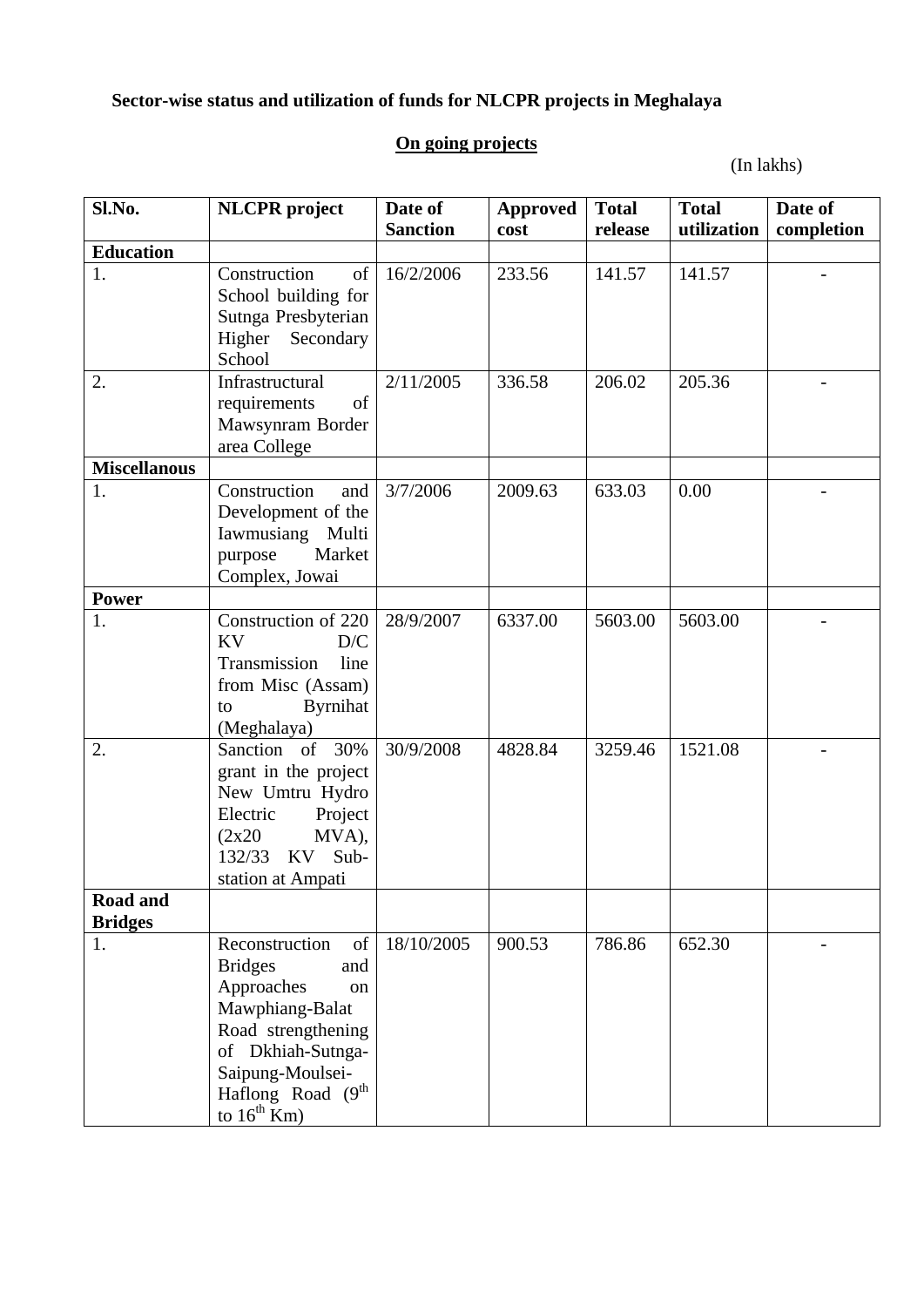| 2.                     | Construction<br>of<br>RCC bridge<br>over<br>Daru<br>river<br><sub>on</sub><br>Ampati-Purkashia<br>Road $(2^{nd}$ Km) to<br>Ampati village                               | 23/12/2005 | 506.80  | 342.61  | 142.97  |  |
|------------------------|-------------------------------------------------------------------------------------------------------------------------------------------------------------------------|------------|---------|---------|---------|--|
| 3.                     | Improvement,<br>widening<br>strengthening<br>including<br>reconstruction<br>of<br>bridges and culverts<br>Rymbai-<br>of<br>Iapmala-Suchen<br>Road $(1 - 17$ Km)<br>met. | 28/12/2005 | 1877.49 | 1640.53 | 1640.53 |  |
| Water<br><b>Supply</b> |                                                                                                                                                                         |            |         |         |         |  |
| 1.                     | Nongpoh<br>Urban<br>Water<br>Supply<br>Scheme                                                                                                                           | 26/3/2007  | 1746.72 | 1526.26 | 1526.16 |  |
| 2.                     | Mairang<br>Water<br><b>Supply Project</b>                                                                                                                               | 27/12/2005 | 769.27  | 672.18  | 672.19  |  |